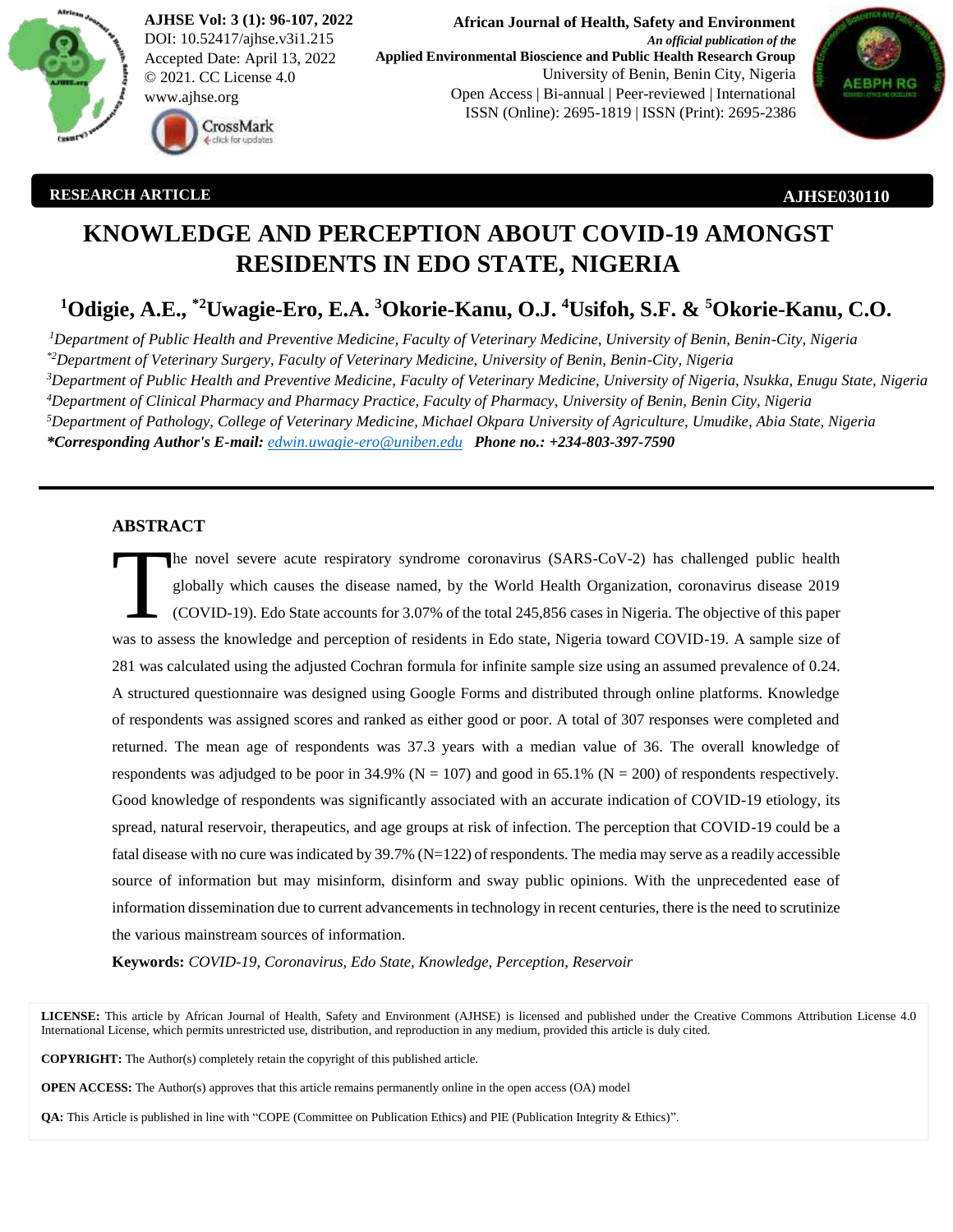## **INTRODUCTION**

Emerging pathogens such as the novel severe acute respiratory syndrome coronavirus (SARS-CoV-2) have challenged public health globally. On 11th February 2020, the World Health Organization (WHO) named the disease caused by SARS-CoV-2 as coronavirus disease 2019 (COVID-19). On this same day, the International virus classification commission announced that COVID-19 was listed as a Public Health Emergency of International Concern (PHEIC) indicating it poses risks to multiple countries and requires a coordinated international response (Li *et al*., 2020a; Zowalaty and Jashult, 2020). In December 2019, a cluster of patients with associated pneumonia of unknown cause was linked to a wholesale market in Wuhan, China (Zhu *et al.,* 2020).

As a result of the high number of infected persons that were epidemiologically linked to the wet animal market in Wuhan City, China, it was suggested that this was likely the zoonotic origin of COVID-19 (Rothan and Byrareddy, 2020). The SARS-CoV-2 is the seventh member of the coronavirus family Coronaviridae of the genus Betacornavirus that infect humans. Other coronaviruses in this genus include MERS-CoV, SARS-CoV, HCoV-OC43, and HCoV-HKU1, all of which are known to cause respiratory and gastrointestinal diseases in humans (Poon 2005). The genome sequences of SARS-CoV-2 isolated from hospitalized patients in Wuhan, China showed a 88% sequence identity to two bat-derived SARS-like coronaviruses, bat-SL-CoVZXC21, and about 50% identity to the sequence of MERS-CoV (Gralinski and Menachery, 2020).

SARS-CoV is a member of the subfamily Coronavirinae in the family of Coronaviridae and the order Noidovirales (Cui and Shi 2019; Weiss, 2011). The virus is enveloped with positive-sense single-stranded RNA viruses and helically symmetrical nucleocapsid of genome size ranging from 26 to 32 kilobases (Khan *et al*., 2020; Li *et al*., 2020a; Li *et al*., 2020b). The viral particles exhibit a solar corona-like appearance with a diameter ranging from 60-140nm, from where its name is derived. SARS-CoV-2 belongs to another clade (in lineage B, same as two batderived SARS-like strains, ZC45 and ZXC21) within the genus Betacornavirus, subgenus sarbecovirus and Orthocoronavirinae subfamily, distinct from MERS-CoV and SARS-CoV (Zhu *et al*., 2020). The genome of SARS-CoV-2, similar to the coronaviruses, contains at least ten open reading frames (ORFs). The first ORFs (ORF1a/b), about two-thirds of the viral RNA, are translated into two large polyproteins. The remaining one-third of the ORFs of SARS-CoV-2 encode four main proteins: spike (S), envelope (E), nucleocapsid (N) and membrane (M) proteins. The SARS-CoV-2 spike (S) protein is functionally divided into two subunits, denoted as S1 and S2. The S1 subunit is further divided into the amino-terminal domain (S1-NTD) and the carboxyl-terminal domain (S1-CTD). The fusion and intracellular entry of SARS-CoV-2 is potentiated by the interaction of the S1-CTD (known as the receptor-binding domain receptor) and angiotensin-converting enzyme 2 (ACE2). The 9nm to 12nm distinct SARS-CoV-2 spikes has a predilection for ciliated bronchial epithelial cells and type II pneumocytes of the lungs (Cui and Shi, 2019).

The transmission of SARS-CoV-2 to humans and mechanisms associated with its pathogenicity is not clear yet, however, it may exhibit similarities with SARS-CoV due to their genomic relatedness (Zowalaty and Jashut, 2020). The period from infection to onset of COVID-19 symptoms ranged from 3 to 61 days with a median of 14 days (De Wit *et al*., 2020) Clinical signs associated with patients infected with SARS-CoV-2 range from mild respiratory illness to severe acute respiratory disease. The most frequent manifestation of infection in all age groups in SARS-CoV-2 patients is pneumonia, accompanied by fever, cough, dyspnea, and bilateral infiltrates on chest imaging (Zowalaty and Jashult, 2020). Intestinal symptoms like diarrhea develop in patients infected with COVID-19 more frequently than in other human coronavirus infections (De Wit *et al*., 2020).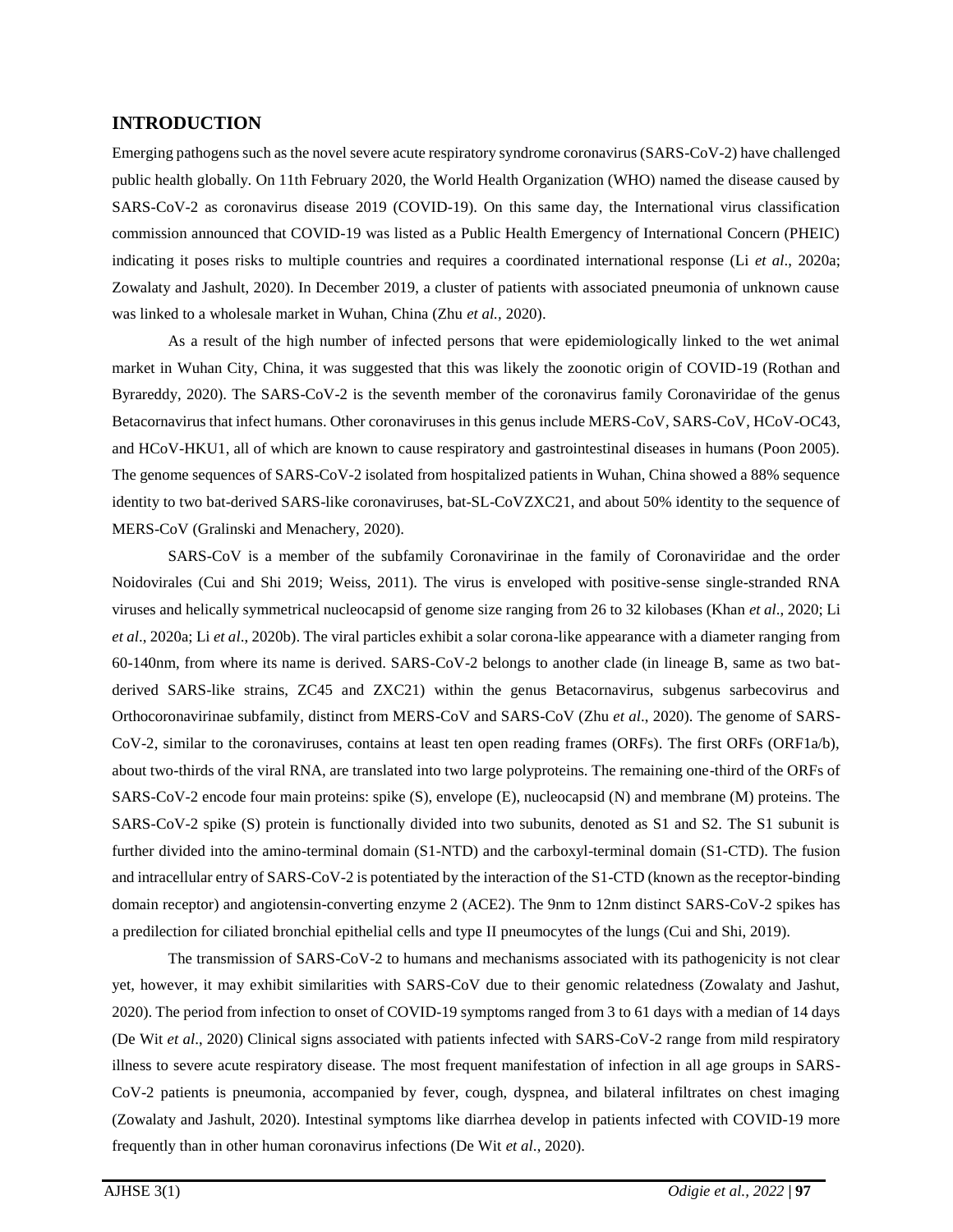Based on the current sequence database, all human coronaviruses have animal origins (Cui and Shi 2019). For example, the coronaviruses HCoV-OC43 and HKU1 likely originated from rodents. However, bats are considered the likely origin of SARS-CoV-2 based on the origin of other coronaviruses and introduced to Wuhan, China through an unknown intermediate (Khan *et al*., 2020). For example, the SARS-CoV, MERS-CoV, HCoV-NL63, and HCoV-229E are considered to have originated in bats. About 4 of the 9 Betacoronavirus species were identified only in bats and they may be persistently infected with many viruses but rarely display clinical signs (Li *et al*., 2005). Hence, bats are the most consistently implicated natural reservoirs of previously known and potentially novel viruses. It is suggested that the great genetic diversity of bat SARSr-CoVs and their frequent recombination within bats and subsequent transmission to other mammals where the virus acquired further mutation is responsible for the current outbreak of COVID-19.

The number of recorded cases in Nigeria is 245,856 with 3,058 deaths as of January 06, 2022 (Worldometer, 2022). At this same time, Edo State accounts for 3.9% ( $N = 7,533$ ) of the cases recorded in Nigeria. Assessment of knowledge about this COVID-19 is key to compliance and containment efforts against further disease spread. Moreover, knowledge of and compliance with preventive measures has a bearing on the mental health of the workforce. A recent study conducted in China shows that prevention measures such as frequent measures of hand hygiene and wearing face masks as well as organizational measures including improvement of workforce hygiene were associated with less psychiatric symptoms in employees (Tan *et al*., 2020). Hence, the objective of this paper was to assess the knowledge and perception toward COVID-19 amongst residents in Edo State and fill some knowledge gap about the current SARS-CoV-2 infection and COVID-19.

## **METHODOLOGY**

## **STUDY AREA**

#### **Ethical approval and Informed consent**

This study is a cross-sectional survey which did not include any invasive procedure in animal of human participants. All procedures performed in studies involving human participants were in accordance with the ethical standards of the institutional and/or national research committee (University of Benin Ethics and Research Compliance Committee with reference number Ref: ERCC/FVM/040/012, Faculty of Veterinary Medicine, University of Benin, Benin City, Nigeria). Informed consent was obtained from all respondents in the study. The participants were duly informed of their freedom to exit their participation at any point in the survey and that their identity will be protected at all times.

### **Study Design**

The design is a purposive cross-sectional study of residents of Edo State.

#### **Study Area**

Edo State is located on a tropical rain forest belt in the South-South of Nigeria, lying between latitudes 05'44 N and 07'34 N, and longitudes 05' 4 E and 06'45 E. It has 3 senatorial zones: Edo North, Edo Central, and Edo South, 18 local government areas and 192 wards. The capital, Benin City, is estimated at 1,125,058. According to the National Population Commission, the population of Edo State based on regional projections for 2019 using a steady growth rate of 2.74% is 4,718,659 (NBS 2020).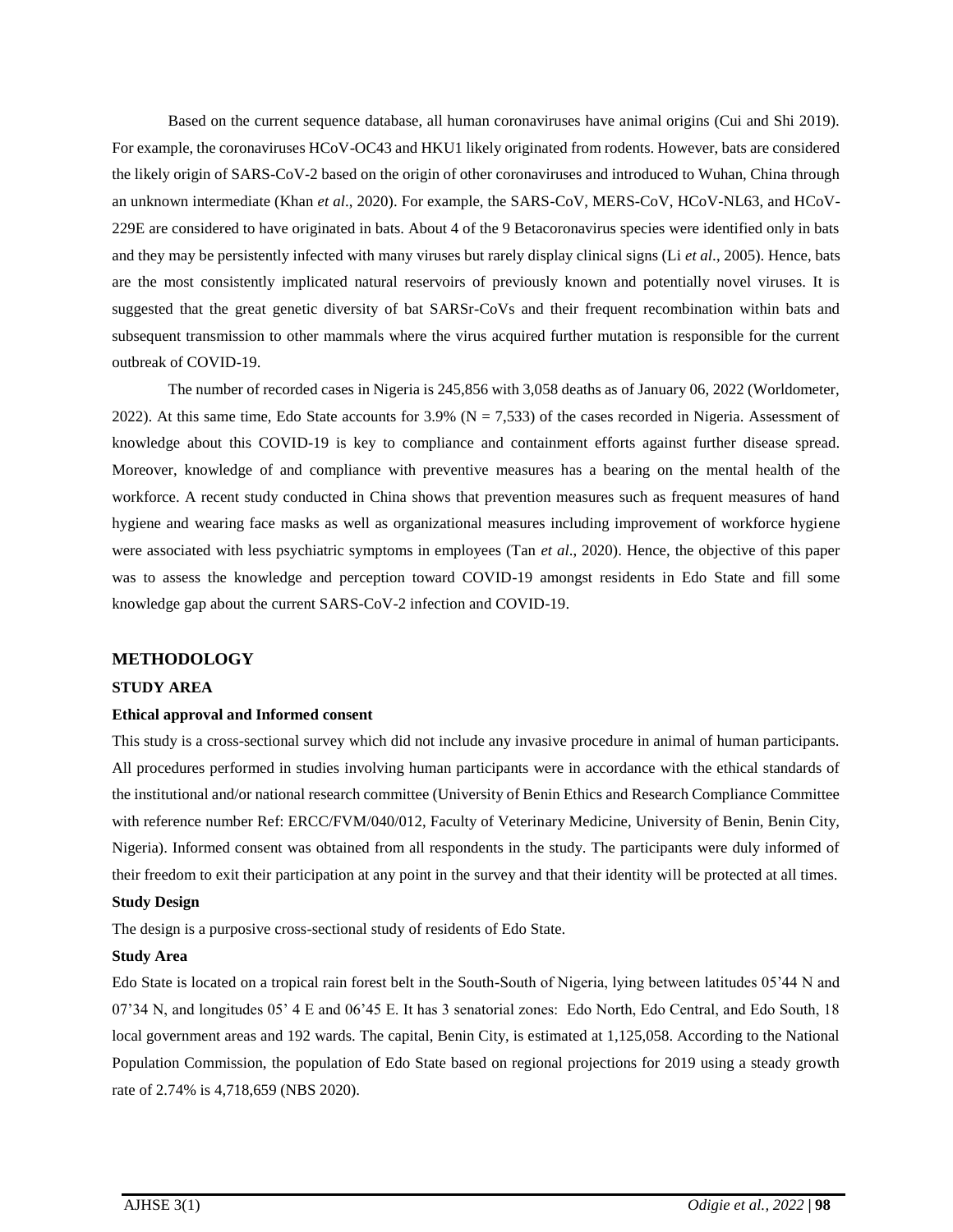#### **Sample size determination**

A sample size of 281 was calculated using the Cochran formula (Cochran, 1975) for sample infinite size using an assumed prevalence of 0.24. Details of this method had been outlined in other studies (Cochran, 1975). The prevalence was calculated based on global projected estimates using current basic reproduction number of SARS-CoV-2. This approach was chosen since both sensitivity and specificity of diagnostic tests, and precise prevalence (seroprevalence) for COVID-19 are yet to be determined. Moreover, there is constant variability in global occurrences of the disease.

#### **Study Instrument and dissemination**

A sample structured questionnaire was designed on April 18, 2020, using Google Forms, a survey administration application included in the Google Drive office suite developed by Google LLC and pretested (Online Resource 1). Subsequently, the sampled questionnaire was broadcast on the University of Benin (UNIBEN) Web Master page on April 21, 2020, distributed through social media platforms such as WhatsApp®, twitter®, Instagram®, and Facebook®, as well as various chat groups for subsequent rebroadcast. These media tools were selected based on wide coverage and imposition of partial lockdown in the state.

#### **Data collection and analyses**

All responses were screened for completeness through a predefined selection query during questionnaire design in the google form platform. All data from consenting respondents were collated in Microsoft Excel (Microsoft Corporation, Redmond, WA, USA), sorted, checked for accuracy, and thereafter exported into SPSS (version 22; IBM Corp., Armonk, NY, USA) and analyzed.

Inclusion criteria were all residents in any of the three senatorial districts of Edo State during the period of study. Respondents whose state of origin was neither Edo State nor residents in the states were excluded from the survey.

#### **Ranking of variables**

For the study, specific questions were asked to assess outcome variables of knowledge and perception, attitudinal modifications and public compliance to preventive practices against COVID-19 amongst respondents in the study location. Each response obtained was scored and based on these total assigned scores, knowledge was ranked as either good or poor.

#### **RESULTS**

A total of 307 responses from consenting residents were completed and returned. The mean age of respondents was  $37.3 \pm .11$  SEM years with a median value of 36. Table 1 shows the socio-demographic of respondents in the study. There were more male respondents  $(N=221)$  in comparison with 86 female respondents. The income was significantly higher in male respondents than females ( $p=0.029$ , not shown in table). Also, more male respondents ( $N = 137$ , 74.9%) were in public sector of employment than female ( $N = 46, 25.1\%$ ).

The overall knowledge of respondents was adjudged to be poor in 34.9% ( $N = 107$ ) and good in 64.5% ( $N = 107$ ) 198) of respondents respectively. Knowledge was not significantly associated with gender, age, marital status, source of information, or income  $(P > 0.05)$ .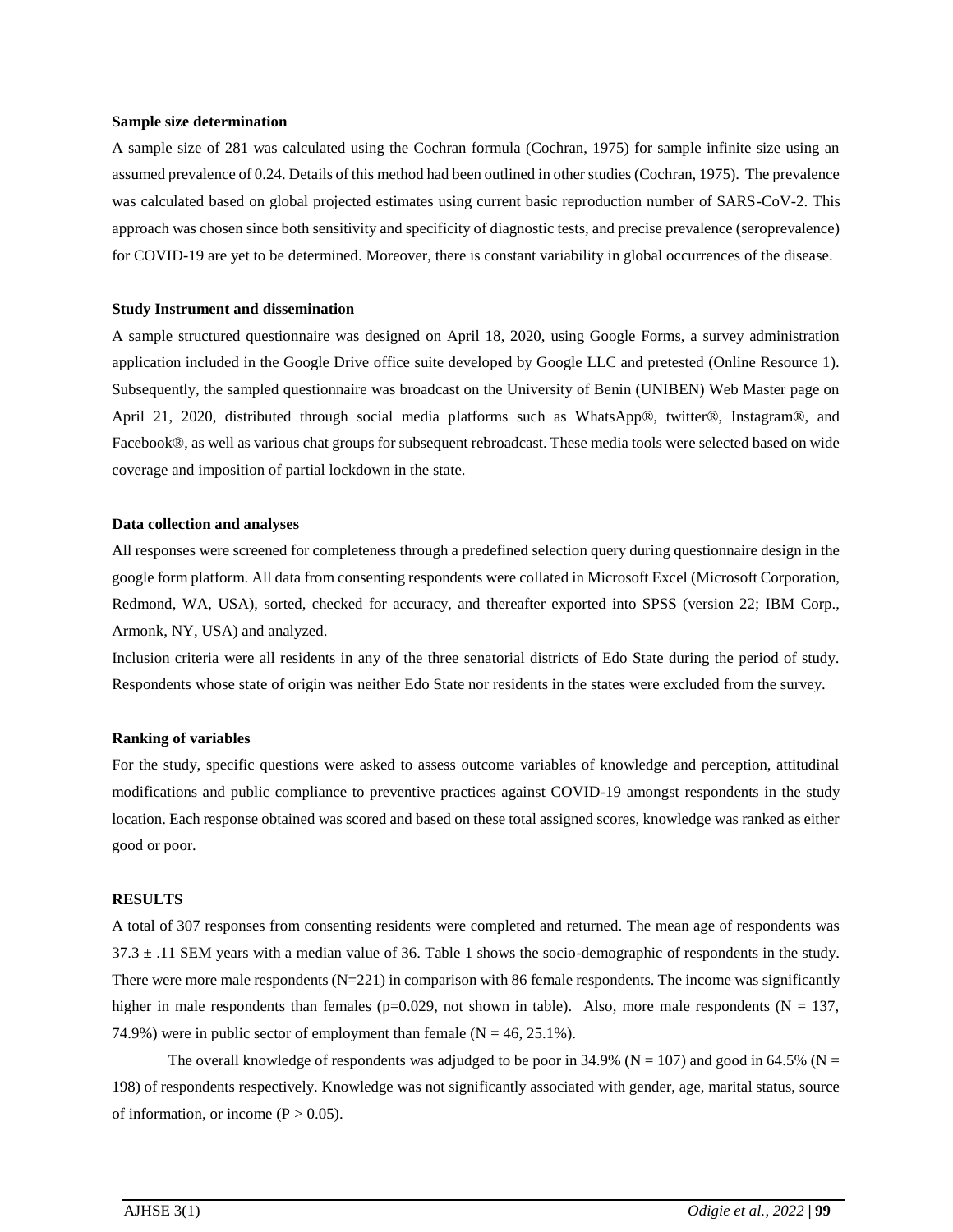The most common sources of information about COVID-19 amongst respondents were news  $(N = 139)$ , 45.3%) and social media ( $N = 141, 45.9%$ ) (Table 2). High proportion of respondents accurately identified the causative organism of COVID-19 as the coronavirus (N=248, 80.8%), that bats are the putative reservoir of SARS-CoV-2 (N=202, 65.8%) and that transmission of the disease can result from contact with an infected individual (N=232, 75.6%). However, 27% (N=83) of respondents opined that SARS-CoV-2 was either a biological modified agent in a laboratory or related to the 5G network. The perception that COVID-19 could be a fatal disease with no cure was indicated by 39.7% (N=122) of respondents. In addition, 51.1% (N=157) of respondents indicated that traditional remedy, already available vaccines, garlic- and ginger-based tea, other antiviral therapy or prayers is effective treatment against COVID-19. The average proportion of 86.2% of respondents agreed that preventive measures against COVID-19 include social distancing, lockdown and self-isolation, quarantine, use of face mask, handwashing, and use of hand sanitizers. This was much higher in comparison with the average of 0.42% who either disagreed with these preventive measures or identified alternative measures.

Good knowledge of respondents was significantly associated with accurately response of COVID-19 etiology, its spread, natural reservoir, therapeutics, and age groups at risk of infection in comparison with respondents adjudged with poor knowledge (P≤0.05) (Table 3).

## **DISCUSSION**

COVID-19 continues to challenge public health globally and nationally. The current coronavirus cases are 298,523,977 with 5,484,562 deaths globally as of January 06, 2022 (Worldometer, 2022). The basic reproduction number (R0) of SARS-CoV-2, the expected number of secondary infectious cases generated by an infectious case in a susceptible population, has been estimated to be between 1.4 and 4.1 (Liu *et al.,* 2020; Tang *et al*., 2020). This portends an exponential increase in the following months if the current trend of the disease persists especially with the second wave that is being observed recently in some countries including Nigeria. This will quickly overwhelm the health facility in any country, especially in Nigeria where health facilities are poorly equipped and stretched. The goal of any nation is to keep the R0 as low as possible to contain the disease through public health actions and policies incorporating measures such as physical distancing, handwashing practices, restriction of public gatherings, and the imposition of lockdown. An important step in achieving compliance with these measures is a good public understanding of the disease etiologic agent, mode of transmission, and sustenance in nature (Usifoh *et al*., 2019).

A large proportion (65.1%) of respondents demonstrated good knowledge of COVID-19 etiology, SARS-CoV-2 reservoir of and transmission, and the clinical signs associated with the disease. Respondents knew that coronavirus was the etiology of COVID-19 (80.8%); the spread of the causative agent was contact with an infected person (75.6%) and contaminated surfaces, equipment, and aerosols (91.9%); bat species were the natural reservoir of SARS-CoV-2 (65.8%); and that the elderly (70.7%) and those with underlying health conditions (72.0%) are at high risk of severe disease. Also, clinical signs such as pneumonia and difficulty in breathing, coughing, fever, sneezing, and sore throat were identified in 91.5%, 86.3%, 82.4%, 76.9%, 70.0% of responses respectively. This agrees with a preliminary study on knowledge and perception of COVID-19 in Nigeria (Iorfa *et al*., 2020) which equally found such high proportions of responses in the sampled population to etiology and clinical signs. In the study, however, coughing was indicated as the most frequent clinical sign. This study, as far as our literature search, is the first to access knowledge category and perception to COVID-19 in Edo State, Nigeria.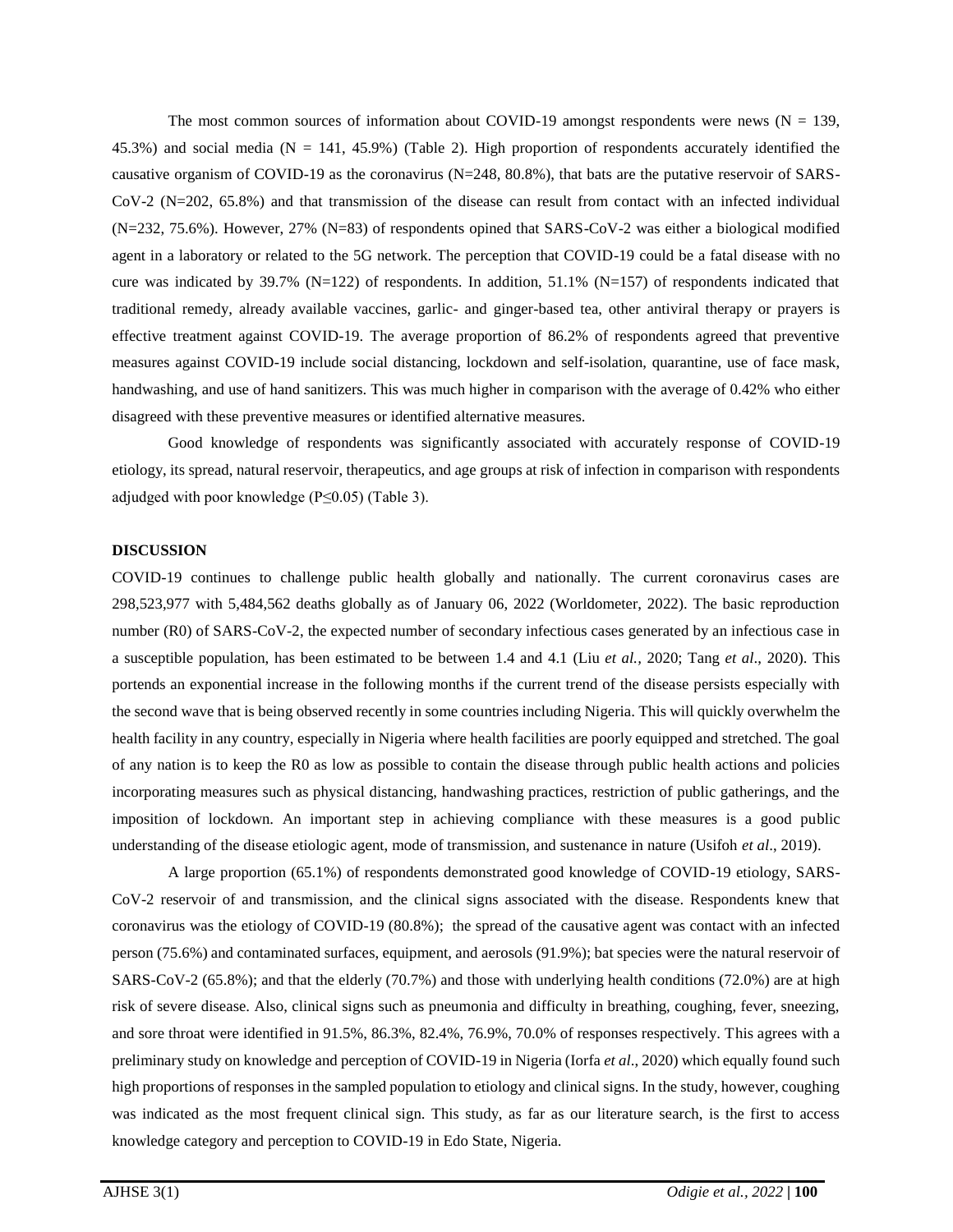A high proportion of respondents revealed that effective preventive measures include social distancing, lockdown and self-isolation, quarantine, use of face mask, handwashing, and use of hand sanitizers. Similar surveys conducted in the revealed that a majority of participants knew about handwashing, avoiding contact with those with respiratory symptoms, avoiding touching one's face, and social distancing. (Adesegun *et al*., 2020) The findings of our study agree with both cross-sectional and longitudinal studies conducted in early phase of the COVID-19 outbreak in China (Wang *et al*., 2020a; Wang *et al*., 2020b). In one such study by Tan *et al*. (2020), respondents' compliance to most frequently always washing of hands with soap and water, and wearing of face mask were 94.4% and 95.7% respectively. In another study, Wang *et al*. (2020a) also found an average proportion of approximately 61.0% amongst respondents who agreed to preventive practices of washing hands or handwashing after touching contaminated objects, and always wearing of face mask regardless of the presence or absence of symptoms.

The good knowledge demonstrated by respondents may not be unconnected with the source of information about the disease as the most frequently indicated source was news (45.3%) and social media (45.9%).

The internet and social media platforms and news on TV and Radio were the major source of information for the respondents in this study. This is similar to the report by Abdelhafiz *et al*. (2020) where Facebook was the main source of information for young adults in their survey in Egypt and Elnadi *et al.* also reported similar sources of information and knowledge gained by respondents on the COVID – 19. The internet (social media platforms) and TV had proved helpful for respondents to adapt to the physical social restraints during the COVID-19 compulsory lockdown in Nigeria and Egypt. Also, almost half of our respondents (49%) were very satisfied with the social media coverage of the pandemic. This is lower than the 67% satisfaction rating of the social media coverage reported in Egypt (Abdelhafiz *et al*., 2020). On the contrary, Roy *et al*., (2020) reported 67% of Indians felt worried after receiving social media updates on the global burden of COVID-19.

At the time of this survey, Edo state has recorded a total number of 2,696 cases of COVID-19 which is 3.9% of all cases in Nigeria as of December 12, 2020. This number is quite low compared to some other states in the same south-south senatorial districts. This low incidence of the disease in the state may be attributable to the good level of knowledge about the disease demonstrated by the residents and perception about COVID-19 as a fast spreading and often fatal disease with no current treatment or cure. This perception may have been heightened by imposition of either partial or complete lockdown by neighboring states such as Delta State. In addition, significant role in the awareness of COVID-19 may be linked with the ease of information spread about current updates and scientific advancement in the fight against the disease both nationally and globally. For example, 1.0% of respondents knew about the recently reported symptoms of loss of smell associated with COVID-19 infection.

The media may serve as a veritable and readily accessible source of information. However, there remains a growing risk of misinformation, disinformation, and swaying of public opinions. In this study, 27% (N=83) of respondents opined that SARS-CoV-2 was either a biological modified agent in a laboratory or related to the 5G network. While 16.9% of respondents indicated that the cause of the pandemic was either a country or an individual. Besides, 98.7% of respondents revealed that the use of either chloroquine or its derivatives, garlic- and ginger-based tea, traditional remedies, or already available vaccines was effective treatment against COVID-19. This was similar to the same study in Nigeria were Iorfa *et al*. (2020) discovered that 47.0% of respondents opined that SARS-CoV-2 was weaponized in the laboratory. This is consistent with the assessment of Alonso-Galban and Alemañy-castilla (2020) who argued that the plethora of information about the COVID-19 pandemic in internet- and social-based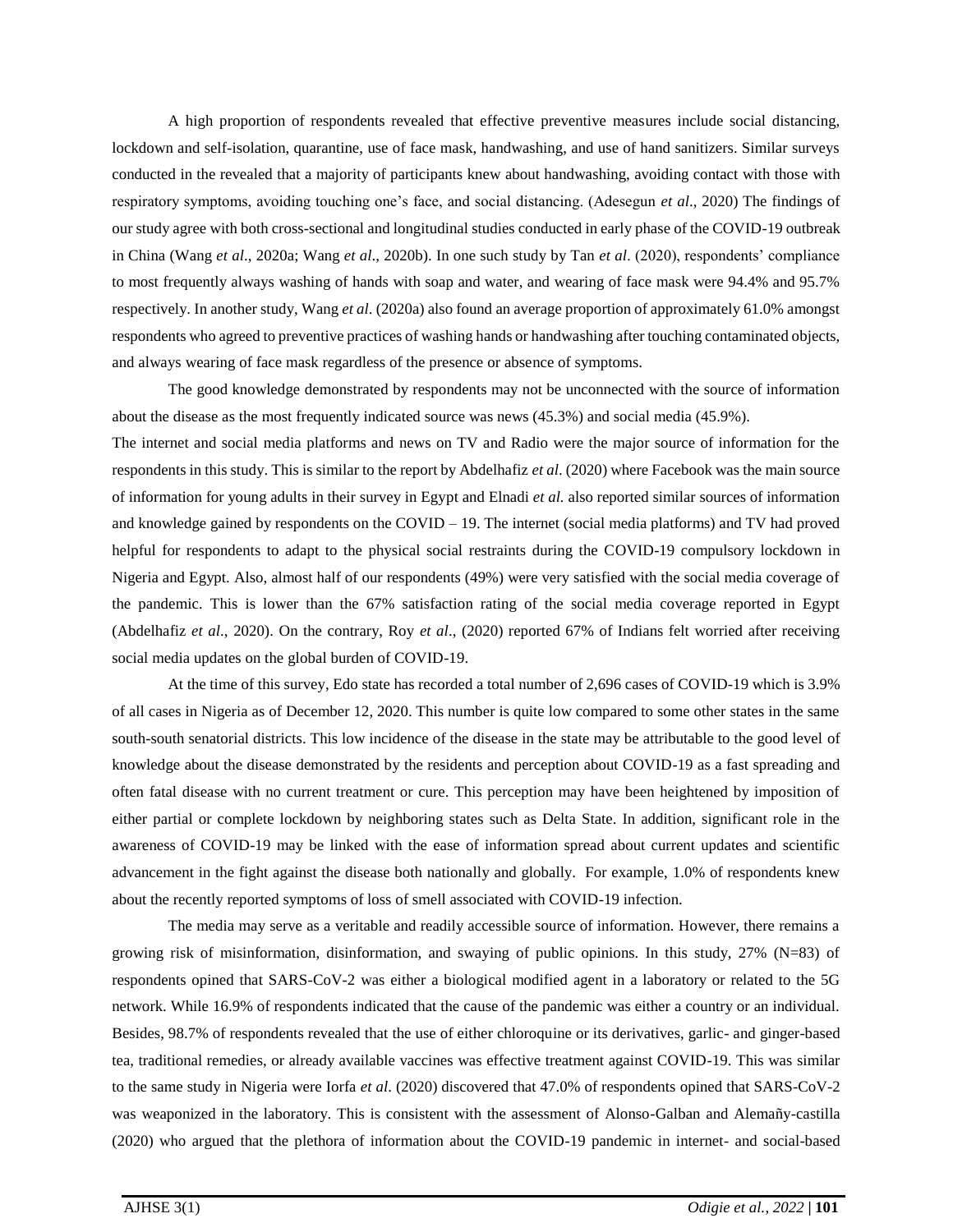platforms is fraught with rumor-mongering and spread of unverified information about the coronavirus. Hence, there is need to curb disinformation and misinformation about the disease while optimizing public knowledge base about COVID-19 etiology, transmission and associated preventive practices against the disease. There is an urgency to develop more effective dissemination of information related to the COVID-19 epidemic in developing countries (Tan *et al*., 2020).

## **CONCLUSION**

Good knowledge about COVID-19 etiology, transmission, and control of disease spread may be foster public compliance with preventive practices and public health measures to contain the spread of the disease. With the unprecedented ease of information dissemination due to current advancement in technology in recent centuries, there is the need to scrutinize the various mainstream sources of information.

**Conflicts of Interest**: The authors declare that they have no conflict of interest

**Funding**: There was no funding received for this study.

#### **Acknowledgements**

We wish to acknowledge the support of University of Benin Information and Communication Technology Center in the dissemination of survey questionnaires.

## **REFERENCES**

- Abdelhafiz, A.S., Mohammed, Z., Ibrahim, M.E., [Maha, E. I.,](https://link.springer.com/article/10.1007/s10900-020-00827-7#auth-Maha_Emad-Ibrahim) [Hany, H. Z.,](https://link.springer.com/article/10.1007/s10900-020-00827-7#auth-Hany_H_-Ziady) [Mohamed, A.,](https://link.springer.com/article/10.1007/s10900-020-00827-7#auth-Mohamed-Alorabi) [Mohamed, A.,](https://link.springer.com/article/10.1007/s10900-020-00827-7#auth-Mohamed-Ayyad) and [Eman, A. S.](https://link.springer.com/article/10.1007/s10900-020-00827-7#auth-Eman_A_-Sultan) (2020). Knowledge, Perceptions, and Attitude of Egyptians towards the Novel Coronavirus Disease (COVID-19). *Journal of Community Health*, **45**(5): 881–890 doi: 10.1007/s10900-020-00827-7
- Adesegun, O. A., Binuyo, T., Adeyemi, O., Ehioghae, O., Rabor, D. F., Amusan, O., Akinboboye, O., Duke, O. F., Olafimihan, A. G., Ajose, O., Idowu, A. O., & Abiodun, O. (2020). The COVID-19 Crisis in Sub-Saharan Africa: Knowledge, Attitudes, and Practices of the Nigerian Public. *The American Journal of Tropical Medicine and Hygiene*, **103**(5), 1997–2004.<https://doi.org/10.4269/ajtmh.20-046>
- Alonso-Galban, P. and Alemañy-castilla, C. (2020). Curbing Misinformation and Disinformation in the COVID-19 Era : A View from Cuba. *MEDICC Review*. **22**(2): 45-46. doi: 10.37757/MR2020.V22.N2.12
- Cochran, W. G. (1975). Sample survey techniques; The estimation of sample size. (3rd Ed. pp 72-86) New York: John Wiley and Sons Inc.
- Cui, J., Li, F. and Shi, Z. L. (2019). Origin and evolution of pathogenic coronaviruses. *Nature. Reviews. Microbiology.*  **17**(3):181-19. doi: 10.1038/s41579-018-0118-9.
- De Wit, E., van Doremalen, N., Falzarano, D. and Munster, V. J. (2020). SARS and MERS : recent insights into emerging coronaviruses. *Nature. Reviews. Microbiology.* **14**(8): 523-534. doi: 10.1038/nrmicro.2016.81.
- Elnadi, H., Odetokun, I.A., Bolarinwa, O., Ahmed, Z., Okechukwu, O., Al-Mustapha, A.I. (2021) Correction: Knowledge, attitude, and perceptions towards the 2019 Coronavirus Pandemic: A bi-national survey in Africa. PLoS ONE **16**(2): 1-13. doi.org/10.1371/journal.pone.0247351
- Gralinski, L. E. and Menachery, V. D. (2020). Return of the Coronavirus 2019-nCoV. *Viruses* **12**(2):135. doi:10.3390/v12020135
- Khan, S., Siddique, R., Shereen, M.A., Ali, A., Liu, J., Bai, Q., Bashir, N., Xue, M. (2020). The emergence of a novel coronavirus Severe Acute Respiratory Coronavirus 2: Biology and therapeutic options*. Journal of. Clinical Microbiology.* **58**(5):58e00187-20. doi:10.1128/jcm.00187-20
- Li, C., Yang, Y. and Ren, L. (2020a). .Genetic evolution analysis of 20 *19 novel coronavirus* and coronavirus from other species. *Infection. Genetics and Evolution*. **82**:104285. doi: 10.1016/j.meegid.2020.104285.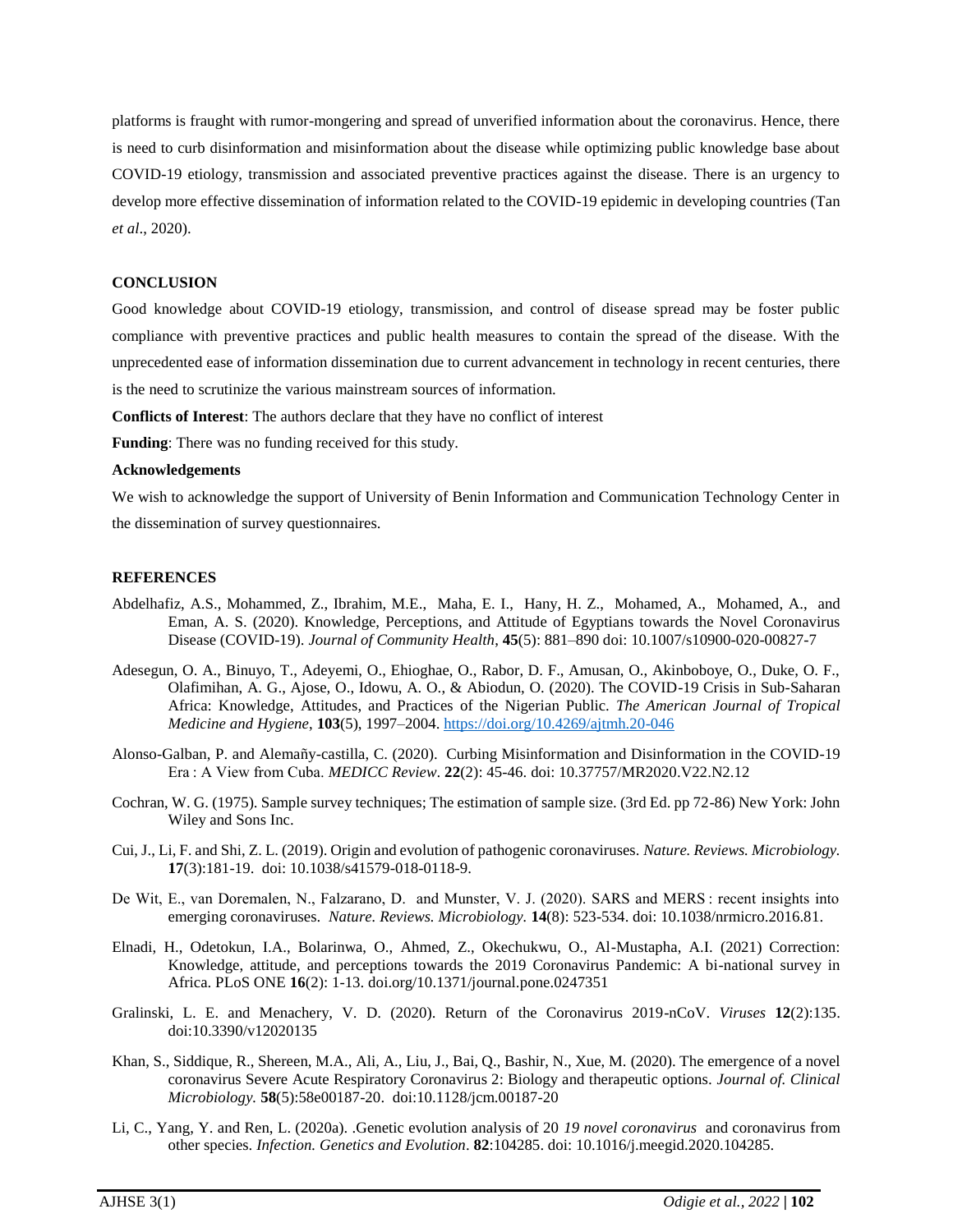- Li, G., Fan, Y., Lai, Y., Han, T., Li, Z., Zhou, P., Pan, P., Wang, W., Hu, D., Liu, X., Zhang, Q., Wu, J. (2020b). Coronavirus Infections and Immune Responses. *Journal of Medical. Virology,.* **92**(4): 424-432. doi: 10.1002/jmv.25685.
- Li, W., Shi, Z., Yu, M., Ren, W., Smith, C., Epstein, J.H., Wang, H., Crameri, G., Hu, Z., Zhang, H., Zhang, J., McEachern, J., Field, H., Daszak, P., Eaton, B.T., Zhang, S., Wang, L.F. (2005). Bats are Natural Reservoirs of SARS-Like Coronaviruses. *Science* **310**(5748): 676–679. doi: 10.1126/science.1118391
- Li, X., Geng, M., Peng, Y., Meng, L., Lu, S. (2020). Molecular immune pathogenesis and diagnosis of COVID-19. *Journal of Pharmaceutical Analysis*. **10**(2):102-108. doi: 10.1016/j.jpha.2020.03.001.
- Liu, Y., Gayle, A. A., Wilder-Smith, A., Rocklöv, J. (2020). The reproductive number of COVID-19 is higher compared to SARS coronavirus, *Journal of. Travel Medicine.* **27**(2):1-4. [doi:10.1093/jtm/taaa021](https://doi.org/10.1093/jtm/taaa021)
- National Bureau of Statististics (NBS) (2020). *Demographic Statistics Bulletin,* Pp 9[. https://nigerianstat.gov.ng](https://nigerianstat.gov.ng/)
- Iorfa, S.K., Ottu, I.F.A., Oguntayo, R., Ayandele, O., Kolawole, S.O., Gandi, J.C., Dangiwa, A.L., Olapegba, P.O. (2020). COVID-19 Knowledge, Risk Perception, and Precautionary Behavior among Nigerians: A Moderated Mediation Approach. *Frontiers of Psychology,* **20**:1-10 doi: 10.3389/fpsyg.2020.566773. PMID: 33329202; PMCID: PMC7714760.
- Poon, L.L., Chu, D.K., Chan, K.H., Wong, O.K., Ellis, T.M., Leung, Y.H., Lau, S.K., Woo, P.C., Suen, K.Y., Yuen, K.Y., Guan, Y., Peiris, J.S. (2005). Identification of a Novel Coronavirus in Bats. *Journal of Virology*. **79**(4):2001–2009. doi: 10.1128/JVI.79.4.2001.
- Rothan, H. A. and Byrareddy, S. N. (2020). The epidemiology and pathogenesis of coronavirus disease ( COVID-19 ) outbreak. *Journal of Autoimmunity,* **109**:1-4. doi: 10.1016/j.jaut.2020.102433.
- Roy D, Tripathy S, Kar S, Sharma N, Verma S, Kaushal V. (2020) Study of knowledge, attitude, anxiety & perceived mental healthcare need in Indian population during COVID-19 pandemic. *Asian Journal of Psychiatry*, **51**:1- 7. doi: : [10.1016/j.ajp.2020.102083](https://dx.doi.org/10.1016%2Fj.ajp.2020.102083)
- Tan, W., Hao, F., McIntyre, R. S., Jiang, L., Jiang, X., Zhang, L., Zhao, X., Zou, Y., Hu, Y., Luo, X., Zhang, Z., Lai, A., Ho, R., Tran, B., Ho, C., & Tam, W. (2020). Is Returning to Work during the COVID-19 Pandemic Stressful? A Study on Immediate Mental Health Status and Psychoneuroimmunity Prevention Measures of Chinese Workforce. *Brain Behaviour and. Immunity.* **87**:84-92. doi:10.1016/j.bbi.2020.04.055
- Tang, B., Wang, X., Li, Q., Bragazzi, N.L., Tang, S., Xiao, Y., and Wu, J. (2020). Estimation of the Transmission Risk of the 2019-nCoV and Its Implication for Public Health Interventions. *Journal of Clinical Medicine,*  **9**(2)*:*462. doi:10.3390/jcm9020462
- Tran, B.X., Dang, A.K., Thai, P.K., Le, H.T., Le, X.T.T., Do, T.T.T., Nguyen, T.H., Pham, H.Q., Phan, H.T., Vu, G.T., Phung, D.T., Nghiem, S.H., Nguyen, T.H., Tran, T.D., Do, K.N., Truong, D.V., Vu, G.V., Latkin, C.A., Ho, R.C.M., Ho, C.S.H. (2020). Coverage of Health Information by Different Sources in Communities: Implication for COVID-19 Epidemic Response. *International. Journal of. Environmental. Research and Public Health,* **17**(10): 3577.doi: 10.3390/ijerph17103577
- Usifoh, S. F., Odigie, A. E., Ighedosa, S. U., Uwagie-Ero, E. A., Aighewi, I. T. (2019). Lassa Fever-associated stigmatization among staff and students of the university of Benin, Nigeria. *Journal of. Epidemiology and .Global. Health*, **9**(2): 107–115. doi: 10.2991/jegh.k.190514.001.
- Wang, C., Pan, R., Wan, X., Tan, Y., Xu, L., Ho, C.S. and Ho, C.R. (2020a) Immediate Psychological Responses and Associated Factors during the Initial Stage of the 2019 Coronavirus Disease (COVID-19) Epidemic among the General Population in China*.* . *International Journal of Environmental Research and Public Health,* **17**(5):1729. doi:10.3390/ijerph17051729
- Wang, C., Pan, R., Wan, X., Tan, Y., Xu, L., McIntyre, R. S., Choo, F. N., Tran, B., Ho, R., Sharma, V. K., & Ho, C. (2020). A longitudinal study on the mental health of general population during the COVID-19 epidemic in China. *Brain, behavior, and immunity*, *87*, 40–48. https://doi.org/10.1016/j.bbi.2020.04.028 (2020b) A Longitudinal Study on the Mental Health of General Population during the COVID-19 Epidemic in China. *Brain Behaviour and. Immunity,* **87**:40-48. doi:10.1016/j.bbi.2020.04.028
- Weiss, S. R. and Leibowitz, J. L. (2011). *Coronavirus Pathogenesis*. *Advances in Virus Research,* **81**:85-164. doi: 10.1016/B978-0-12-385885-6.00009-2.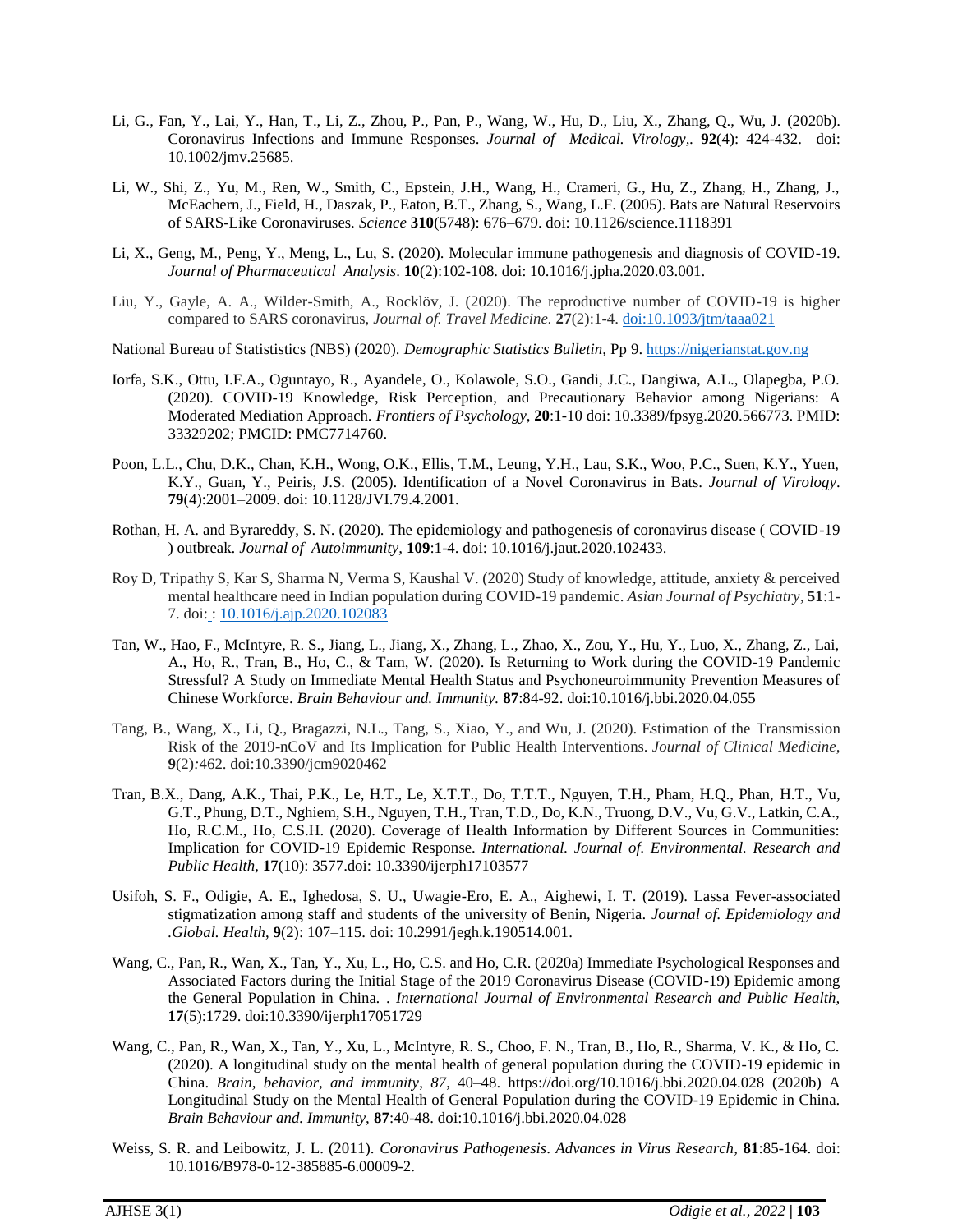Worldometers. https://www.worldometers.info/coronavirus/. Accessed December 13, 2020.

- Zhu, N., Zhang, D., Wang, W., Li, X., Yang, B., Song, J., Zhao, X., Huang, B., Shi, W., Lu, R., Niu, P., Zhan, F., Ma, X., Wang, D., Xu, W., Wu, G., Gao, G.F., Tan, W. (2020). A novel coronavirus from patients with pneumonia in China, 2019, *New England Journal of Medicine*, **382**(8):727–733. doi: 10.1056/NEJMoa2001017.
- Zowalaty, M. E. and Järhult, J. D. (2020). From SARS to COVID-19: A previous unknown SARS-CoV-2 Virus of pandemic potential infecting humans – Call for a One Health Approach. *One Health,* **9***:* 100124. doi: 10.1016/j.onehlt.2020.100124.

## **LIST OF TABLES**

| Table 1: The socio-demographics of respondents in Edo State, Nigeria. |                             |                   |  |  |
|-----------------------------------------------------------------------|-----------------------------|-------------------|--|--|
| Variable                                                              | Category                    | Frequency $(\% )$ |  |  |
| Age                                                                   | Young $(1-29)$ years        | 80 (26.1)         |  |  |
|                                                                       | Young adult (30-54) years   | 200(65.1)         |  |  |
|                                                                       | Elderly ( $\geq$ 55 years)  | 27 (8.8)          |  |  |
| Gender                                                                | Female                      | 86 (28.0)         |  |  |
|                                                                       | Male                        | 221 (72.0)        |  |  |
| Marital status                                                        | Single                      | 120(39.1)         |  |  |
|                                                                       | Married                     | 181 (59.0)        |  |  |
|                                                                       | Others                      | 6(2.0)            |  |  |
| <b>Education</b> attained                                             | Secondary                   | 76 (24.8)         |  |  |
|                                                                       | Tertiary                    | 231 (75.2)        |  |  |
| Occupation                                                            | Private                     | 124(40.4)         |  |  |
|                                                                       | <b>Public Service</b>       | 183 (59.6)        |  |  |
| Income                                                                | Low $(N1-60,000)$           | 112(36.5)         |  |  |
|                                                                       | Medium (N 61,000-120,000)   | 70 (22.8)         |  |  |
|                                                                       | High $(N121,000$ and above) | 125(40.7)         |  |  |

**Table 2:** Assessment of the source of information, knowledge and perception of and preventive measures against COVID-19 amongst respondents in Edo State, Nigeria.

| Assessment of information source and knowledge | <b>Responses</b>                | Frequency* $(\frac{6}{6})^{\#}$ |
|------------------------------------------------|---------------------------------|---------------------------------|
| Where did you first learn of COVID-19?         | Friend/relative/family          | 24(7.8)                         |
|                                                | News media                      | 139(45.3)                       |
|                                                | Social media                    | 141 (45.9)                      |
|                                                | Internet                        | 2(0.7)                          |
|                                                | Cannot remember                 | 1(0.3)                          |
| What is the cause of COVID-19?                 | 5G network                      | 15(4.9)                         |
|                                                | A certain virus                 | 7.0(2.3)                        |
|                                                | Coronavirus                     | 248 (80.8)                      |
|                                                | China                           | 51(16.6)                        |
|                                                | Biologic agent                  | 68 (22.1)                       |
|                                                | Bacteria                        | 13(4.2)                         |
|                                                | <b>Bill Gates</b>               | 1(0.3)                          |
|                                                | Do not know                     | 2(0.7)                          |
| How is the causative agent spread?             | Contact with an infected person | 232 (75.6)                      |
|                                                | Surface/equipment/aerosol       | 282 (91.9)                      |
|                                                | Contact with mucous membrane    | 4(1.3)                          |
|                                                | Eating bat                      | 50(16.3)                        |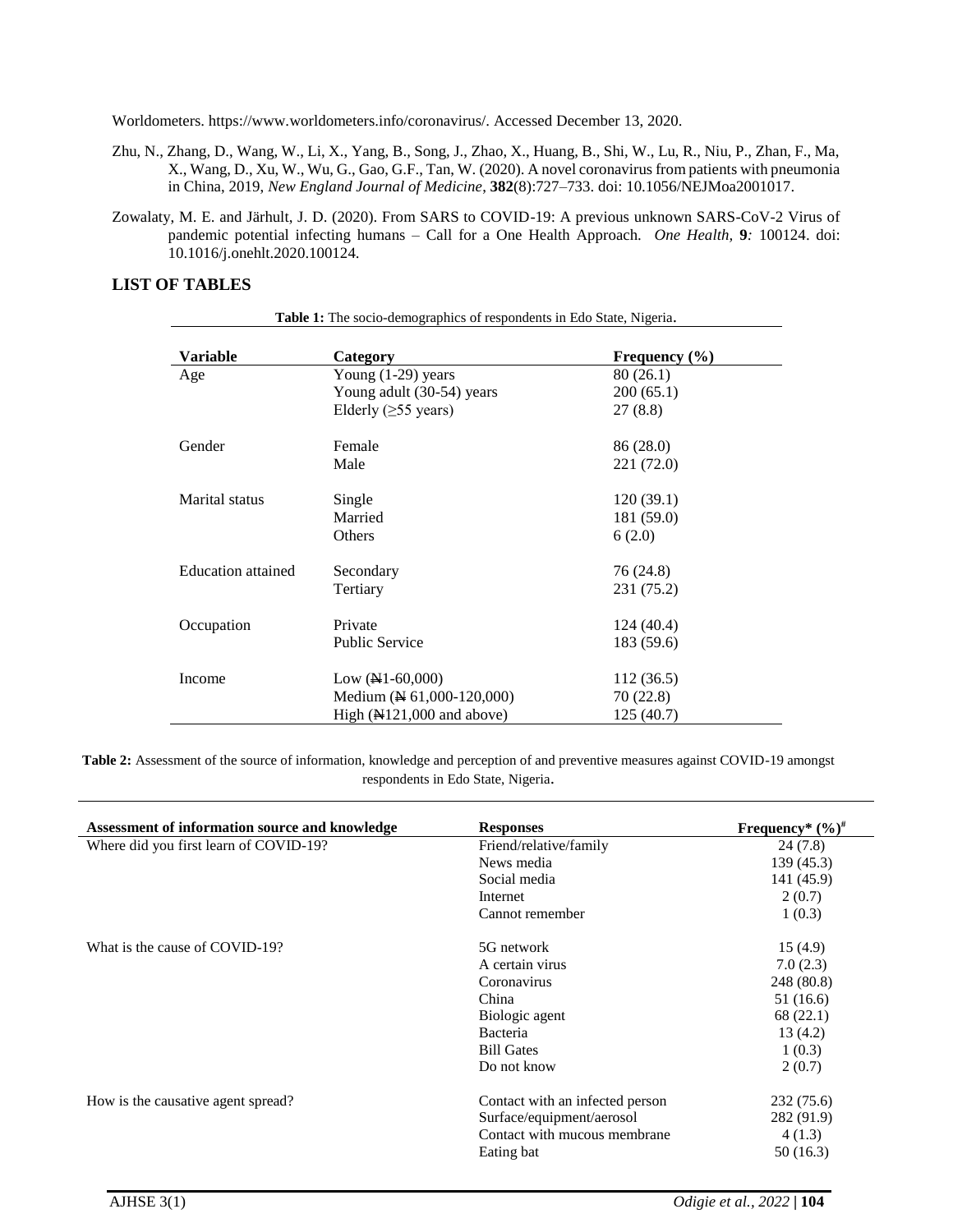|                                              | Eating uncooked meat<br>Using a 5G network      | 1(0.3)<br>4(1.3)    |
|----------------------------------------------|-------------------------------------------------|---------------------|
|                                              | Not understood                                  | 1(0.3)              |
| What is the reservoir of COVID-19?           | Bat                                             | 202(65.8)           |
|                                              | Rodent                                          | 33(10.7)            |
|                                              | Snake                                           | 50(16.3)            |
|                                              | Pangolin                                        | 67(21.8)            |
|                                              | Still unknown                                   | 20(6.5)             |
|                                              | Wild animals                                    | 7(2.3)              |
|                                              | Designed and stored in Lab                      | 5(1.6)              |
|                                              | The virus itself                                | 1(0.3)              |
|                                              | Connected with 5G network                       | 1(0.3)              |
|                                              | Contaminated surface<br>Have no clue            | 1(0.3)<br>7(2.3)    |
| What are the clinical signs of COVID-19?     | Fever                                           | 253 (82.4)          |
|                                              | Coughing                                        | 265 (86.3)          |
|                                              | Sneezing                                        | 236 (76.9)          |
|                                              | Runny nose                                      | 129(42.0)           |
|                                              | Sore throat                                     | 215 (70.0)          |
|                                              | Pneumonia and difficult breathing               | 281 (91.5)          |
|                                              | Diarrhea                                        | 83 (27.0)           |
|                                              | Loss of smell                                   | 3(1.0)              |
|                                              | Abdominal pain                                  | 1(0.3)              |
|                                              | Body ache                                       | 1(0.3)              |
| How can COVID-19 be treated or cured?        | Chloroquine or derivatives                      | 146 (47.6)          |
|                                              | Traditional remedy                              | 57 (18.6)           |
|                                              | Already available vaccines                      | 5(1.6)              |
|                                              | Tea with garlic and ginger<br>Antiviral therapy | 91 (29.6)<br>1(0.7) |
|                                              | Management and supportive therapy               | 18(5.9)             |
|                                              | Immune booster                                  | 2(0.7)              |
|                                              | Cannot be cured or treated                      | 122 (39.7)          |
|                                              | Unknown for now                                 | 31(10.1)            |
|                                              | Prayer                                          | 3(1.0)              |
|                                              | No idea                                         | 1(0.3)              |
| Which age group is at high risk of COVID-19? | All ages                                        | 98 (31.9)           |
|                                              | Young                                           | 36(11.7)            |
|                                              | Elderly                                         | 217 (70.7)          |
|                                              | Underlying health conditions                    | 221 (72.0)          |
|                                              | Pregnant women<br>Babies below 1 year           | 1(0.3)<br>1(0.3)    |
| Prevention of COVID-19                       | Social distancing                               | 284 (92.5)          |
|                                              | Lockdown and self-isolation                     | 246 (80.1)          |
|                                              | Quarantine                                      | 249 (81.1)          |
|                                              | Face mask                                       | 265 (86.3)          |
|                                              | Hand washing                                    | 275 (89.6)          |
|                                              | Use of hand sanitizers                          | 268 (87.3)          |
|                                              | Lockdown                                        | 162(52.8)           |
|                                              | Honesty                                         | 1(0.3)              |
|                                              | Use of 5G                                       | 1(0.3)              |
|                                              | Use of eyeglass                                 | 3(1.0)              |
|                                              | Boost immunity                                  | 1(0.3)              |
|                                              | Do not agree                                    | 1(0.3)              |
|                                              | Prayers                                         | 1(0.3)              |

\*Multiple responses were obtained for each query and hence a total response greater than the total number of respondents sampled.

**#**Each entry for percentage is the frequency per total responses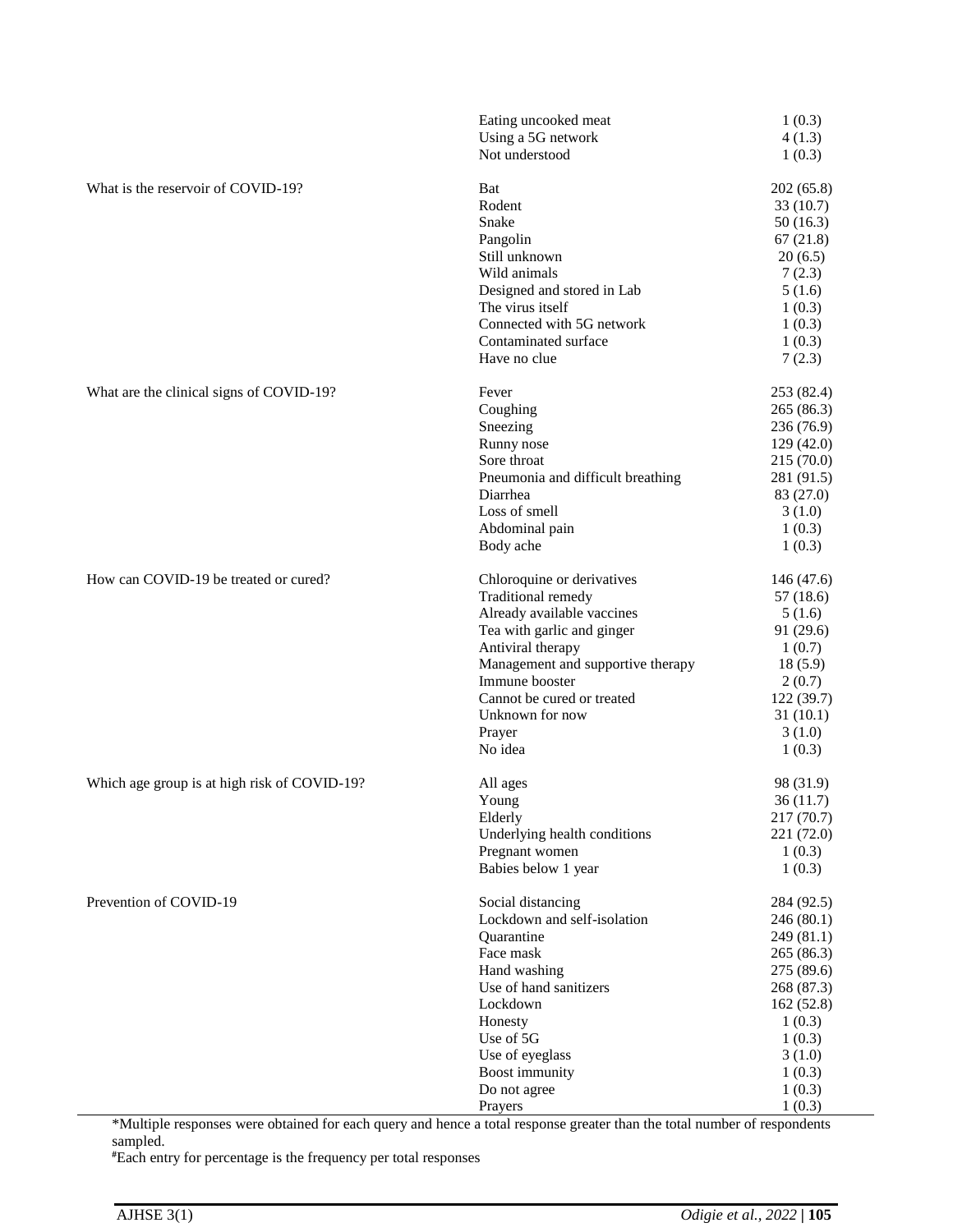|                    |             | Knowledge    |              |             |           |
|--------------------|-------------|--------------|--------------|-------------|-----------|
| <b>Respondents</b> |             | Category     | Poor $(\% )$ | Good (%)    | $\pmb{P}$ |
| Etiology           | Coronavirus | $\rm No$     | 45(42.1)     | 14(7.0)     | < 0.0001  |
|                    |             | Yes          | 62(57.9)     | 186 (93.0)  |           |
|                    |             | <b>Total</b> | 107          | 200         |           |
|                    | Bacteria    | No           | 99 (92.5)    | 195 (97.5)  | 0.042     |
|                    |             | Yes          | 8(7.5)       | 5(2.5)      |           |
|                    |             | <b>Total</b> | 107          | 200         |           |
| Spread             | Contact     | $\rm No$     | 23(21.5)     | 2(1.0)      | < 0.0001  |
|                    |             | Yes          | 84 (78.5)    | 198 (99.0)  |           |
|                    |             | <b>Total</b> | 107          | 200         |           |
|                    | Surfaces    | No           | 53 (49.5)    | 22(11.0)    | < 0.0001  |
|                    |             | Yes          | 54 (50.5)    | 178 (89.0)  |           |
|                    |             | <b>Total</b> | 107          | 200         |           |
|                    | Eating bat  | $\rm No$     | 102 (95.3)   | 155 (77.5)  | < 0.0001  |
|                    |             | Yes          | 5(4.7)       | 45(22.5)    |           |
|                    |             | <b>Total</b> | 107          | 200         |           |
| Reservoir          | Bat         | $\rm No$     | 63 (58.9)    | 42(21.0)    | < 0.0001  |
|                    |             | Yes          | 44 (41.1)    | 158 (79.0)  |           |
|                    |             | <b>Total</b> | 107          | 200         |           |
|                    | Snake       | $\rm No$     | 100(93.5)    | 157 (78.5)  | < 0.0001  |
|                    |             | Yes          | 7(6.5)       | 43(21.5)    |           |
|                    |             | <b>Total</b> | 107          | 200         |           |
|                    | Pangolin    | $\rm No$     | 95 (88.8)    | 145 (72.5)  | 0.001     |
|                    |             | Yes          | 12(11.2)     | 55 $(27.5)$ |           |
|                    |             | <b>Total</b> | 107          | <b>200</b>  |           |
|                    | Human       | $\rm No$     | 95 (88.8)    | 190 (95.0)  | $0.04\,$  |
|                    |             | Yes          | 12(11.2)     | 10(5.0)     |           |
|                    |             | <b>Total</b> | 107          | 200         |           |
|                    | No clue     | No           | 101 (94.4)   | 199 (99.5)  | 0.008     |
|                    |             | Yes          | 6(5.6)       | 1(0.5)      |           |
|                    |             | <b>Total</b> | 107          | 200         |           |

**Table 3:** Chi-square test of association between knowledge and specific responses to COVID-19 etiology, spread, treatment, and age group at risk amongst respondents in Edo State, Nigeria